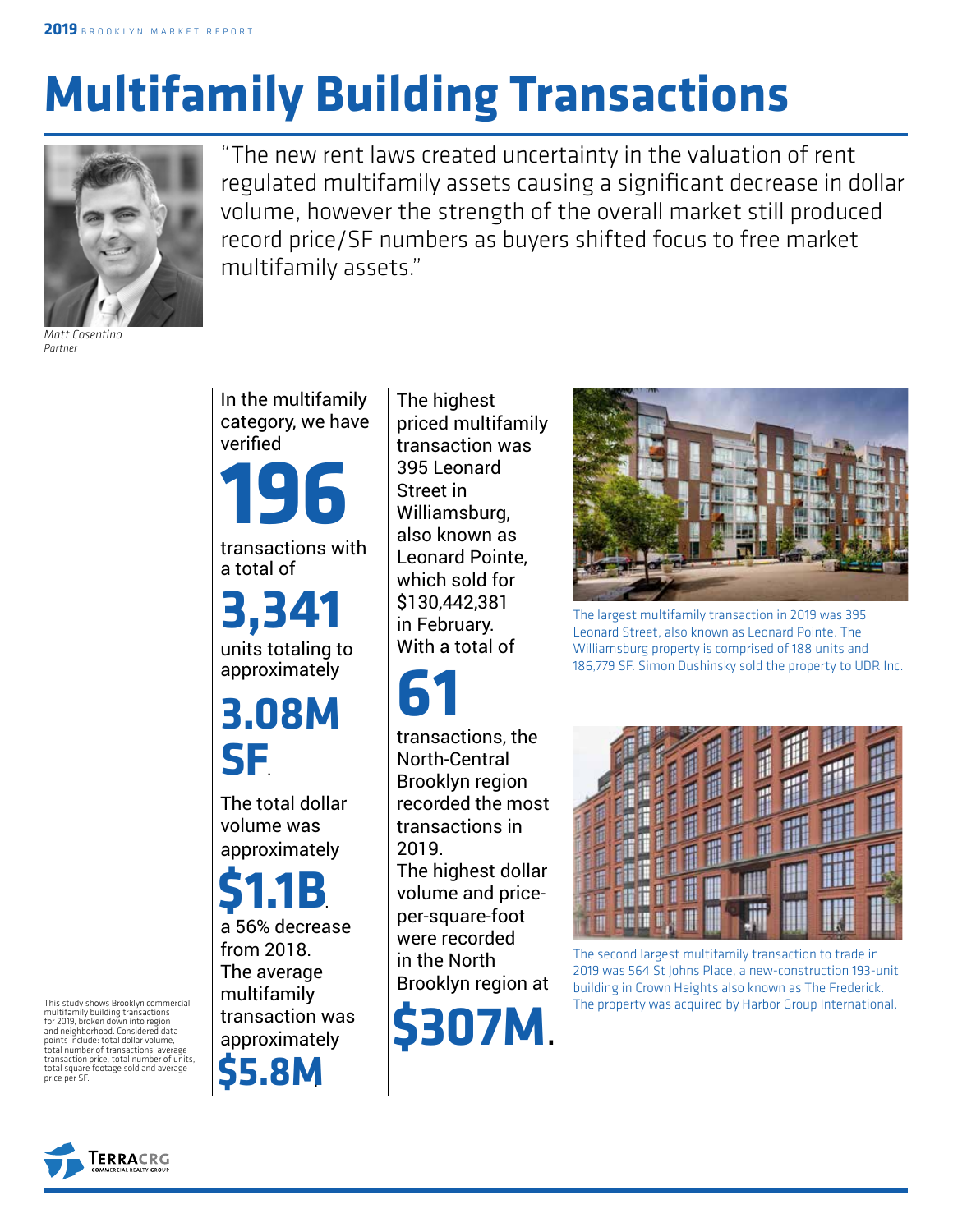### **Multifamily**

| Region                           | Neighborhood         | <b>Dollar Volume</b> | <b>Total</b><br><b>Transactions</b> | Avg.<br><b>Transaction</b> | <b>Total Units</b> | Avg. P/Unit** | <b>Total SF</b> | Avg. PPSF* |
|----------------------------------|----------------------|----------------------|-------------------------------------|----------------------------|--------------------|---------------|-----------------|------------|
| <b>Central Brooklyn</b>          | <b>Borough Park</b>  | \$5,045,000          | $\overline{4}$                      | \$1,261,250                | 24                 | \$210,208     | 20.276          | \$249      |
|                                  | East Flatbush        | \$20,776,823         | 9                                   | \$2,308,536                | 108                | \$211,540     | 95,565          | \$217      |
|                                  | Flatbush             | \$20,702,778         | 3                                   | \$6,900,926                | 113                | \$189,520     | 119,536         | \$173      |
|                                  | Flatlands            | \$8,000,000          | $\mathbf{1}$                        | \$8,000,000                | 53                 | \$150,943     | 54,826          | \$146      |
|                                  | Kensington           | \$6,000,000          | $\mathbf{1}$                        | \$6,000,000                | 12                 | \$500,000     | 17,318          | \$346      |
|                                  | Lefferts Gardens     | \$8,450,000          | $\overline{2}$                      | \$4,225,000                | 22                 | \$364,732     | 20,792          | \$406      |
|                                  | Midwood              | \$91,997,027         | 10                                  | \$9,199,703                | 362                | \$240,832     | 372,874         | \$247      |
|                                  | Prospect Park South  | \$53,600,000         | 4                                   | \$13,400,000               | 248                | \$210,985     | 271,418         | \$197      |
|                                  | <b>Total/Average</b> | \$214,571,628        | 34                                  | \$6,310,930                | 942                | \$233,703     | 972,605         | \$221      |
| <b>East Brooklyn</b>             | Brownsville          | \$2,440,000          | З                                   | \$813,333                  | 18                 | \$135,556     | 14,626          | \$167      |
|                                  | Canarsie             | \$30,800,000         | $\overline{2}$                      | \$15,400,000               | 191                | \$155,048     | 158,553         | \$194      |
|                                  | Cypress Hills        | \$615,000            | $\mathbf{1}$                        | \$615,000                  | 8                  | \$76,875      | 7,800           | \$79       |
|                                  | East NY              | \$14,652,900         | 11                                  | \$1,332,082                | 96                 | \$163,045     | 61,728          | \$237      |
|                                  | <b>Total/Average</b> | \$48,507,900         | 17                                  | \$2,853,406                | 313                | \$152,184     | 242,707         | \$200      |
| <b>Greater Downtown Brooklyn</b> | Boerum Hill          | \$14,500,000         | $\mathbf{1}$                        | \$14,500,000               | 40                 | \$362,500     | 26,084          | \$556      |
|                                  | Brooklyn Heights     | \$33,480,000         | 3                                   | \$11,160,000               | 56                 | \$762,159     | 54.028          | \$620      |
|                                  | Carroll Gardens      | \$7,815,000          | $\overline{2}$                      | \$3,907,500                | 13                 | \$675,938     | 12,980          | \$602      |
|                                  | Clinton Hill         | \$11,810,000         | 5                                   | \$2,362,000                | 32                 | \$375,857     | 19,741          | \$598      |
|                                  | Cobble Hill          | \$9,290,000          | $\overline{2}$                      | \$4,645,000                | 16                 | \$580,625     | 12.860          | \$722      |
|                                  | Downtown             | \$11,044,000         | $\mathbf{1}$                        | \$11,044,000               | 84                 | \$131,476     | 68,005          | \$162      |
|                                  | <b>DUMBO</b>         | \$15,000,000         | $\mathbf{1}$                        | \$15,000,000               | 26                 | \$576,923     | 28,358          | \$529      |
|                                  | Fort Greene          | \$8,333,037          | $\overline{2}$                      | \$4,166,519                | 15                 | \$672,902     | 12,591          | \$662      |
|                                  | Park Slope           | \$60,500,000         | 6                                   | \$10,083,333               | 105                | \$573,842     | 105,728         | \$572      |
|                                  | Prospect Heights     | \$4,850,000          | $\mathsf{Z}$                        | \$2,425,000                | 14                 | \$360,417     | 10,955          | \$443      |
|                                  | Red Hook             | \$522,000            | $\mathbf{1}$                        | \$522,000                  | 5                  | \$104,400     | 3,300           | \$158      |
|                                  | <b>Total/Average</b> | \$177,144,037        | 26                                  | \$6,813,232                | 406                | \$513,995     | 354,630         | \$500      |
| <b>North Brooklyn</b>            | East Williamsburg    | \$14,735,000         | 5                                   | \$2,947,000                | 35                 | \$390,057     | 34,574          | \$426      |
|                                  | Greenpoint           | \$70,097,400         | $\overline{7}$                      | \$10,013,914               | 151                | \$340,789     | 124,219         | \$564      |
|                                  | Williamsburg         | \$221,881,845        | 5                                   | \$44,376,369               | 315                | \$623,771     | 320,155         | \$693      |
|                                  | <b>Total/Average</b> | \$306,714,245        | 17                                  | \$18,042,014               | 501                | \$438,509     | 478,948         | \$640      |
| <b>North-Central Brooklyn</b>    | Bedford-Stuyvesant   | \$43,006,000         | 14                                  | \$3,071,857                | 116                | \$369,790     | 107,346         | \$401      |
|                                  | <b>Bushwick</b>      | \$49,660,000         | 25                                  | \$1,986,400                | 166                | \$293,881     | 138,288         | \$359      |
|                                  | Crown Heights        | \$137,394,863        | 10                                  | \$13,739,486               | 287                | \$246,665     | 223,631         | \$614      |
|                                  | Ocean Hill           | \$16,782,956         | 10                                  | \$1,678,296                | 76                 | \$227,508     | 68,143          | \$246      |
|                                  | South Crown Heights  | \$7,150,000          | $\overline{2}$                      | \$3,575,000                | 17                 | \$432,986     | 23,667          | \$302      |
|                                  | <b>Total/Average</b> | \$253,993,819        | 61                                  | \$4,163,833                | 662                | \$296,033     | 561,075         | \$453      |
| <b>South Brooklyn</b>            | Brighton Beach       | \$1,650,000          | $\mathbf{1}$                        | \$1,650,000                | 8                  | \$206,250     | 6,034           | \$273      |
|                                  | Gravesend            | \$38,988,095         | 6                                   | \$6,498,016                | 152                | \$264,312     | 163,380         | \$239      |
|                                  | Sheepshead Bay       | \$12,907,500         | 5                                   | \$2,581,500                | 57                 | \$239,815     | 45,000          | \$287      |
|                                  | <b>Total/Average</b> | \$53,545,595         | 12                                  | \$4,462,133                | 217                | \$250,126     | 214,414         | \$250      |
| <b>West Brooklyn</b>             | Bath Beach           | \$10,333,000         | 3                                   | \$3,444,333                | 41                 | \$255,713     | 39,660          | \$261      |
|                                  | Bay Ridge            | \$17,186,846         | $\overline{2}$                      | \$8,593,423                | 62                 | \$235,299     | 61,476          | \$280      |
|                                  | Bensonhurst          | \$17,415,000         | 8                                   | \$2,176,875                | 85                 | \$207,670     | 71,115          | \$245      |
|                                  | Dyker Heights        | \$4,410,000          | 3                                   | \$1,470,000                | 17                 | \$263,000     | 13,190          | \$334      |
|                                  | Greenwood Heights    | \$8,026,000          | 4                                   | \$2,006,500                | 26                 | \$303,167     | 17,209          | \$466      |
|                                  | Sunset Park          | \$18,390,000         | 8                                   | \$2,298,750                | 64                 | \$289,844     | 50,256          | \$366      |
|                                  | Windsor Terrace      | \$1,095,326          | $\mathbf{1}$                        | \$1,095,326                | 5                  | \$219,065     | 4,932           | \$222      |
|                                  | <b>Total/Average</b> | \$76,856,172         | 29                                  | \$2,650,213                | 300                | \$256,503     | 257,838         | \$298      |
| <b>Brooklyn Wide</b>             |                      | \$1,131,333,396      | 196                                 | \$5,772,109                | 3,341              | \$305,688     | 3,082,217       | \$367      |

**\*** *Price per Square Foot /* **\*\*** *Price per Unit*